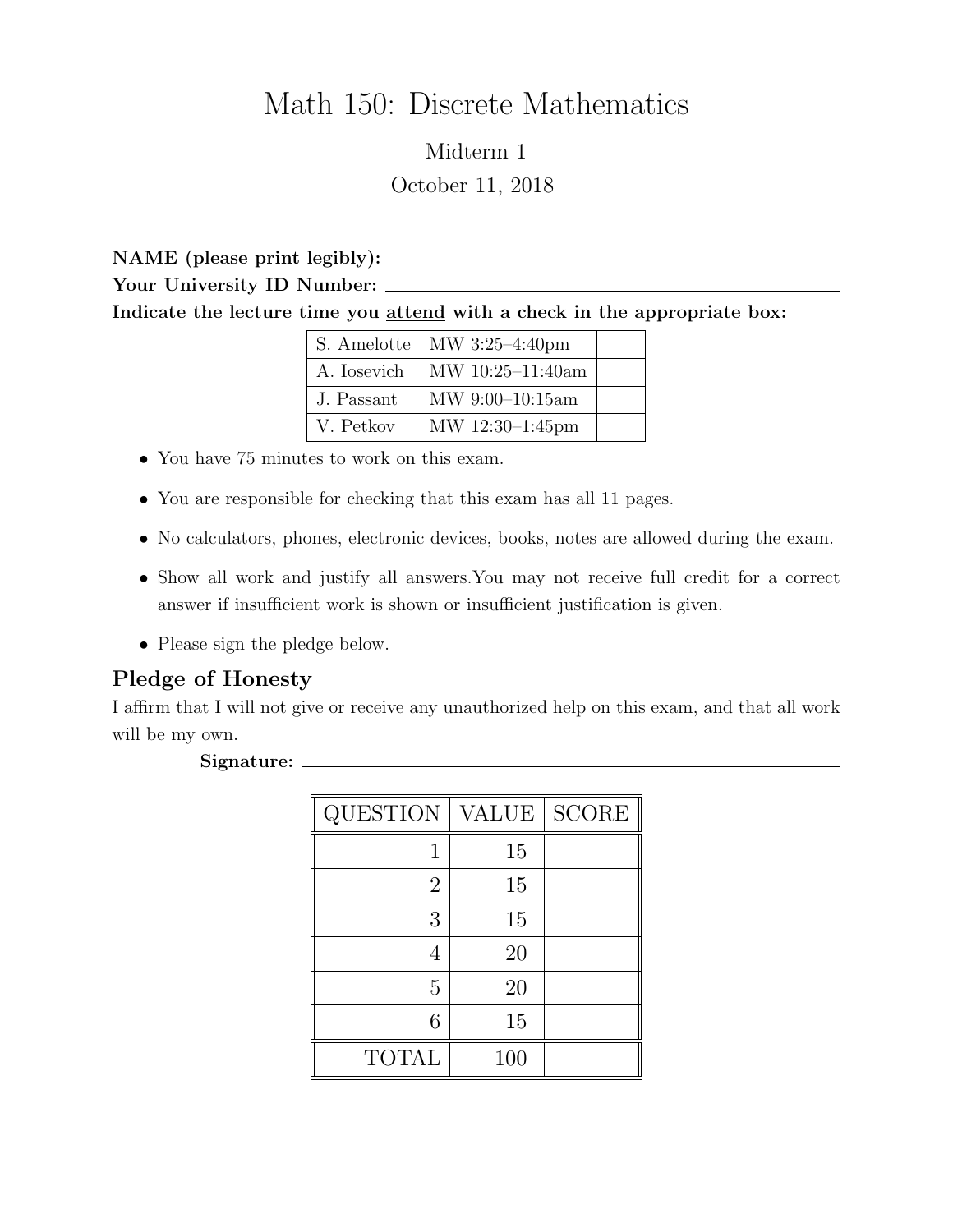(a) Find the conjunction of the propositions  $p$  and  $q$  where  $p$  is the proposition "Jill's Mac has more than 16GB free hard disk space" and  $q$  is the proposition "The processor in Jill's Mac runs faster than 1GHz ".

(b) Let  $p$  be the statement "All dogs have flees and are brown". Write down the negation of  $p$  (i.e  $\neg p$ ) as an English sentence.

(c) Construct a truth table for the proposition  $(p \lor \neg q) \rightarrow (p \land q)$ .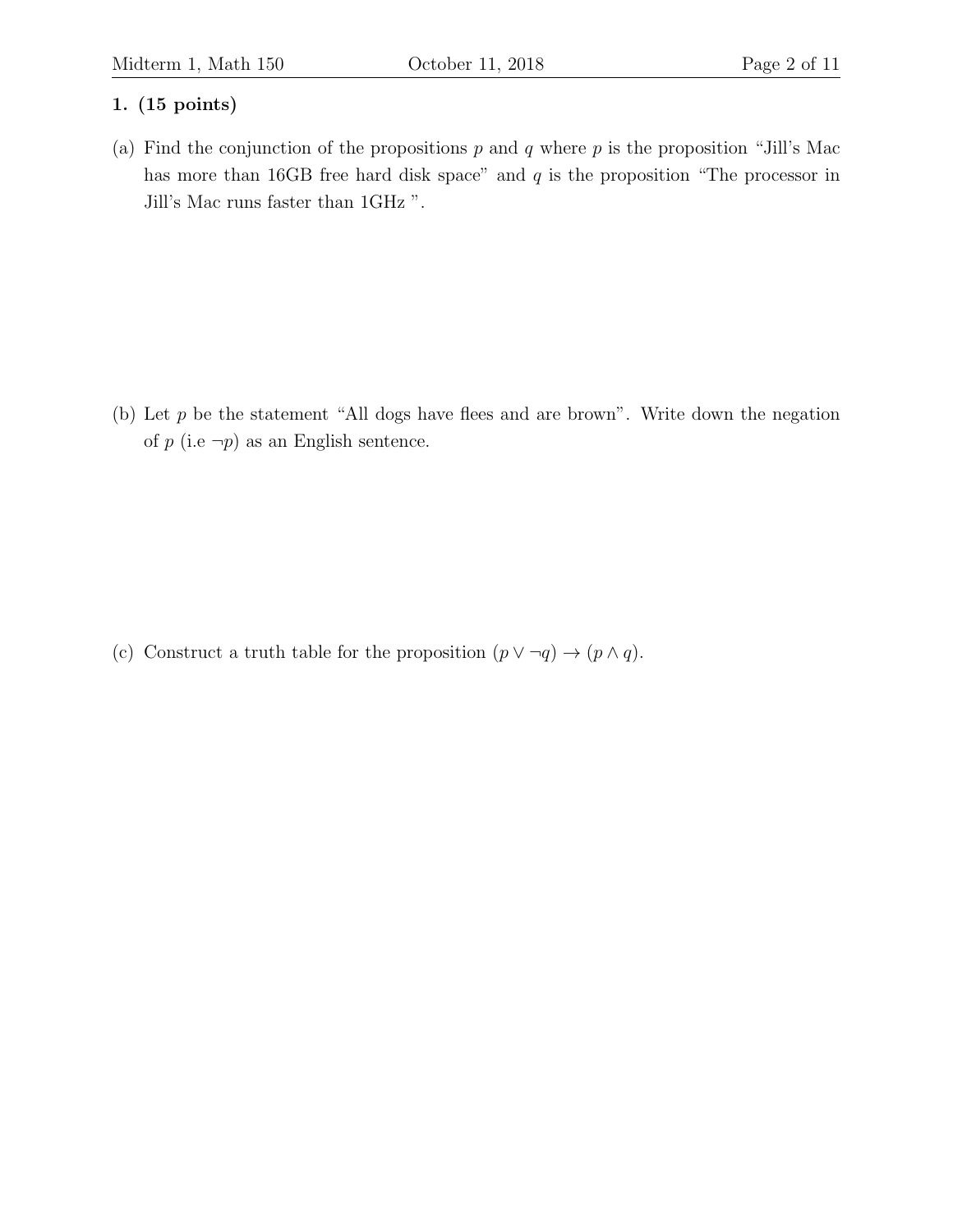Prove that the following are logically equivalent using truth tables.

(a)  $p \to q \equiv \neg p \vee q$ .

(b)  $\neg(p \land q) \equiv \neg p \lor \neg q$ .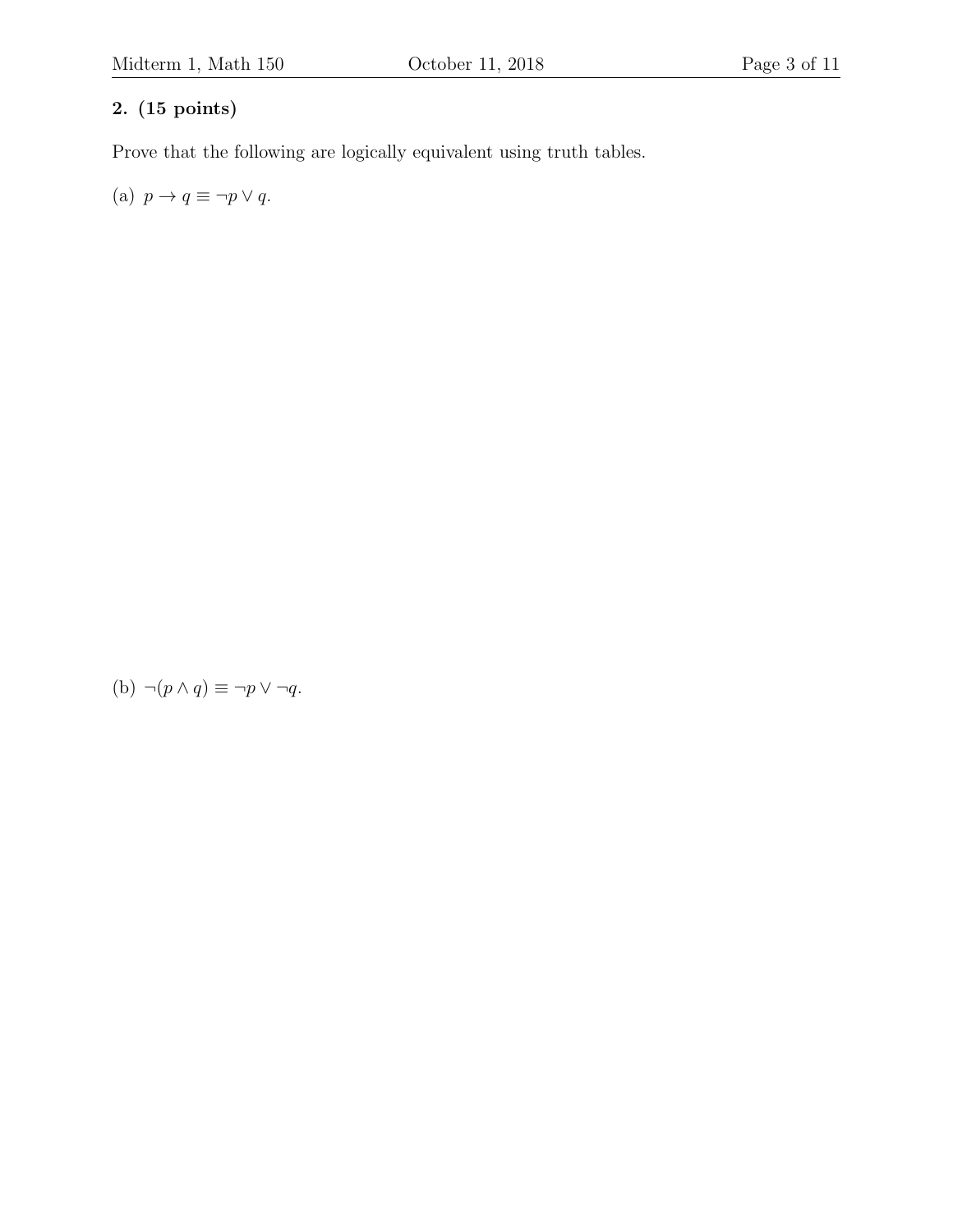(c)  $(p \to q) \lor (p \to r) \equiv p \to (q \lor r).$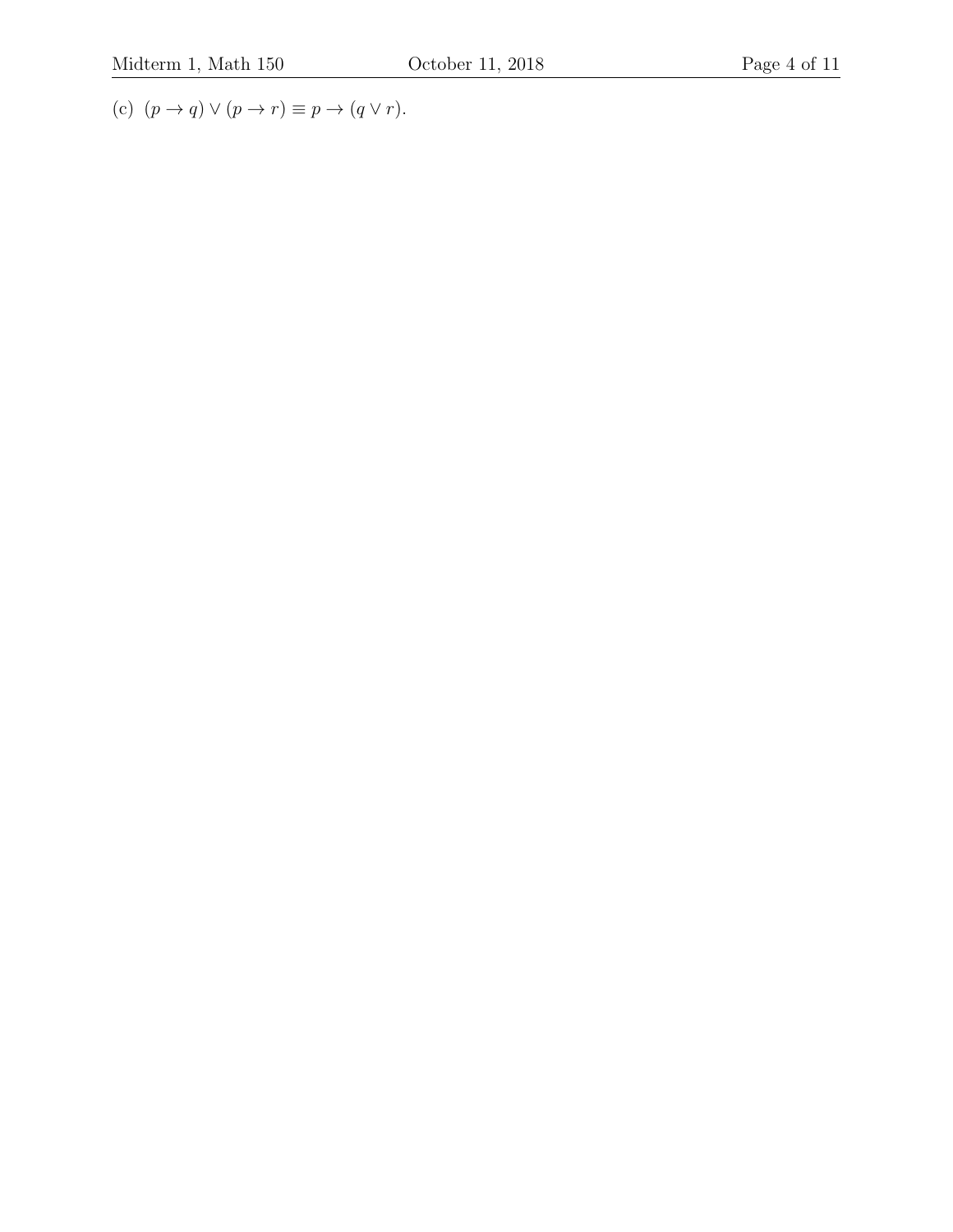Translate the following statements into a logical expressions using the standard set notation.

(a) "The sum of two positive integers is always positive".

(b) "For every positive integer, there exists another integer greater than the square root of the first integer".

(c) "There do not exist integers such that the sum of their cubes is a perfect cube".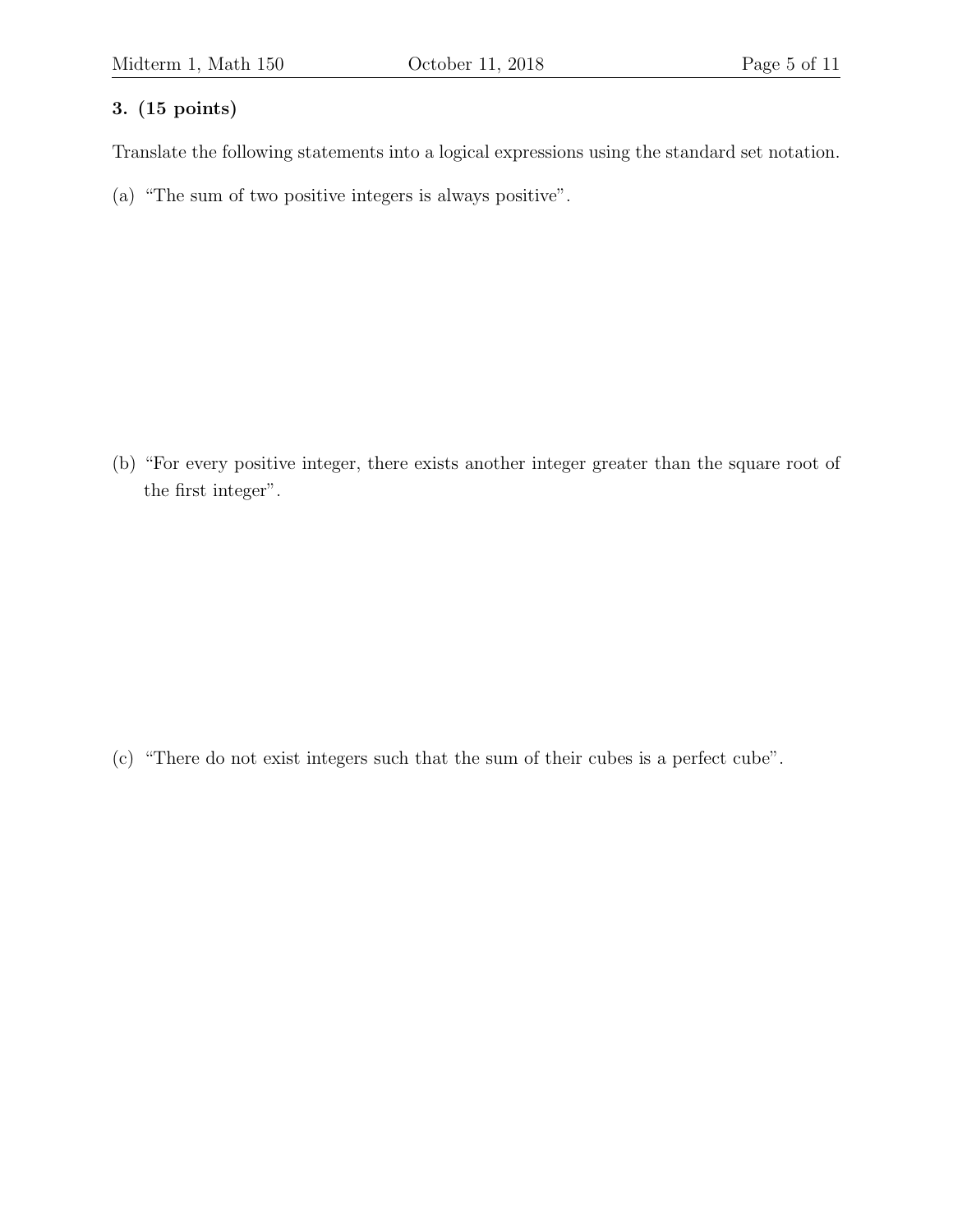# 4. (20 points)

Prove that  $\sqrt{3}$  is not a rational number.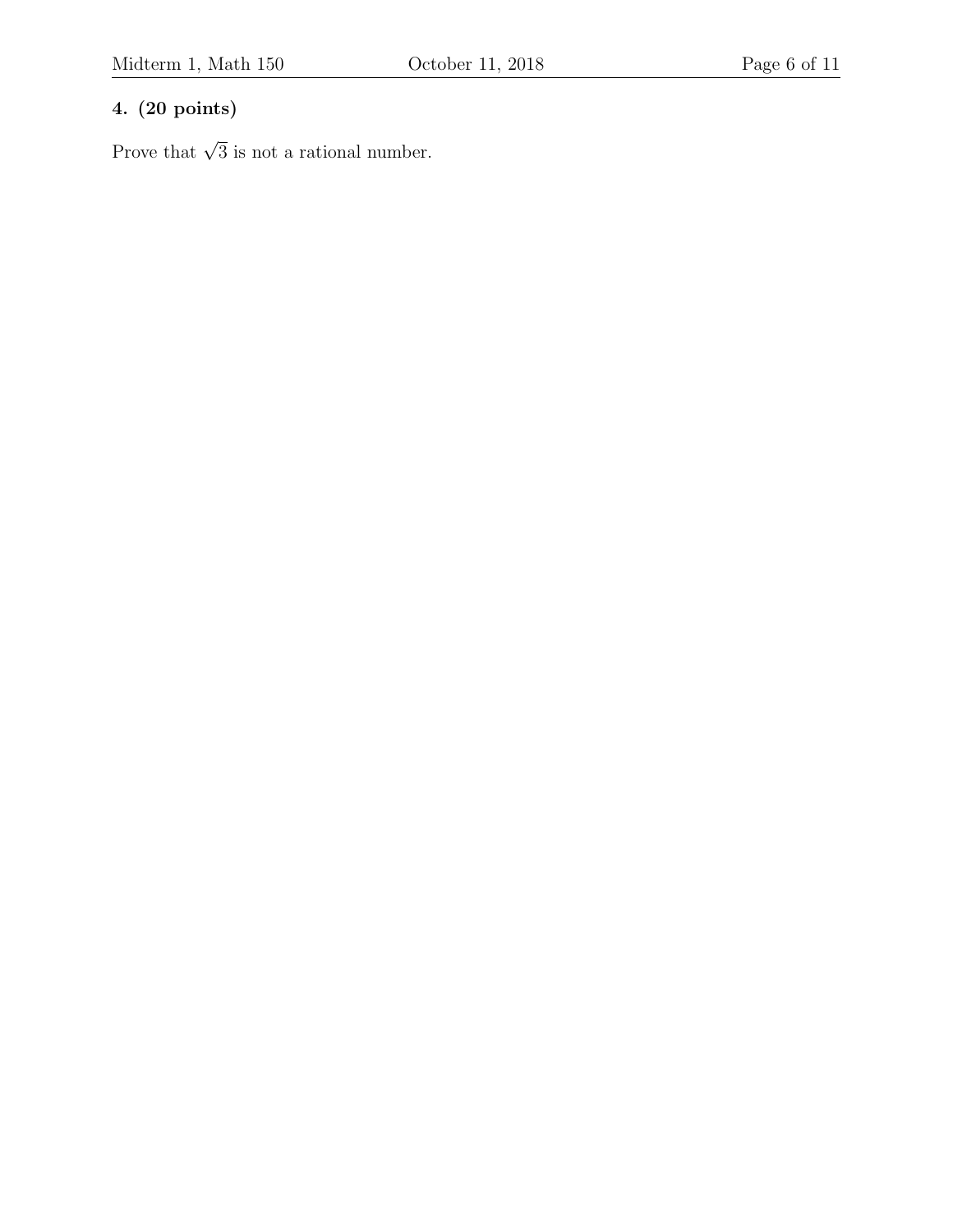# 5. (20 points)

Prove the following identities.

(a)  $\overline{A \cap B} = \overline{A} \cup \overline{B}$ .

(b)  $\overline{A \cup B} = \overline{A} \cap \overline{B}$ .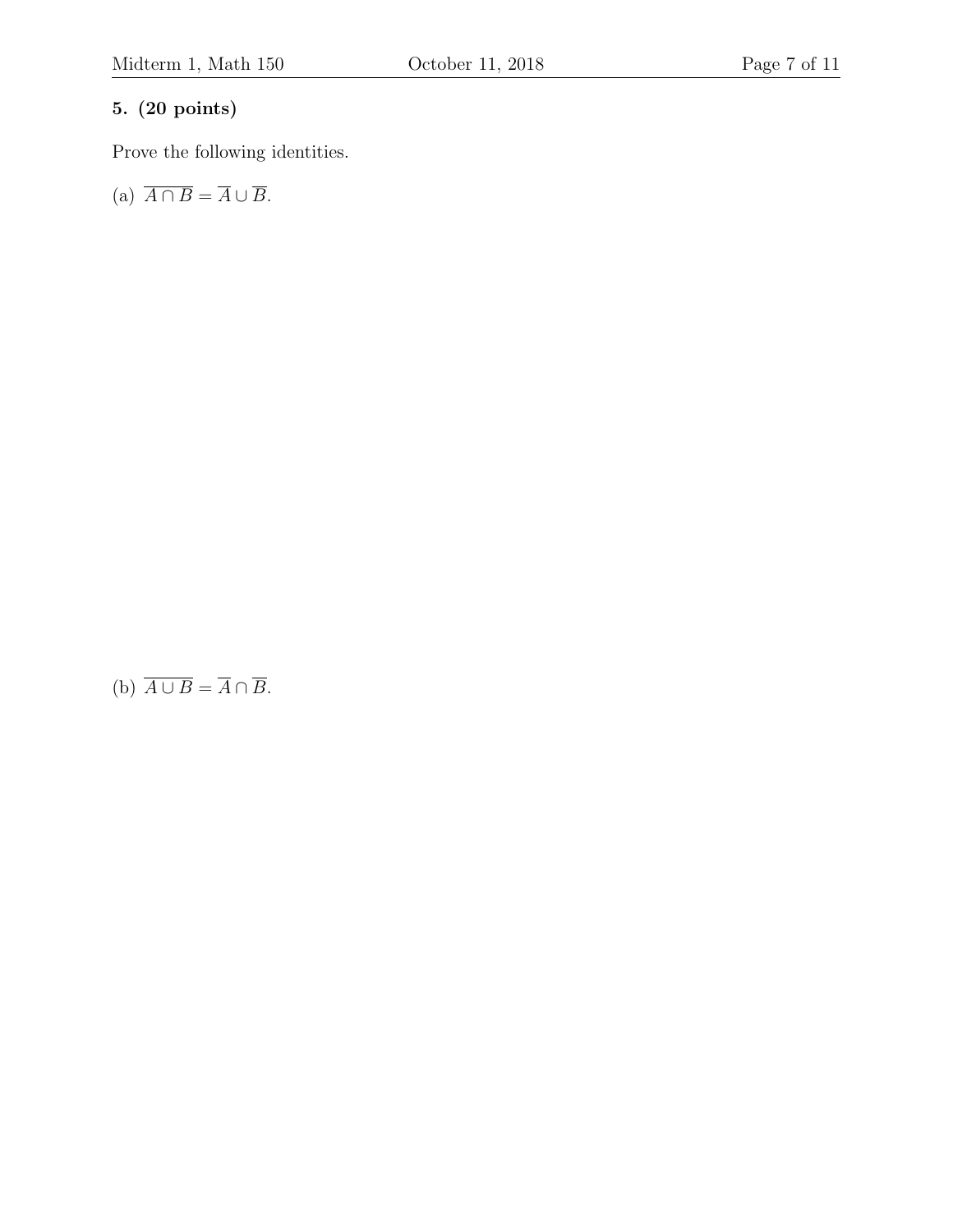(c)  $\overline{(\overline{A})} = A$ .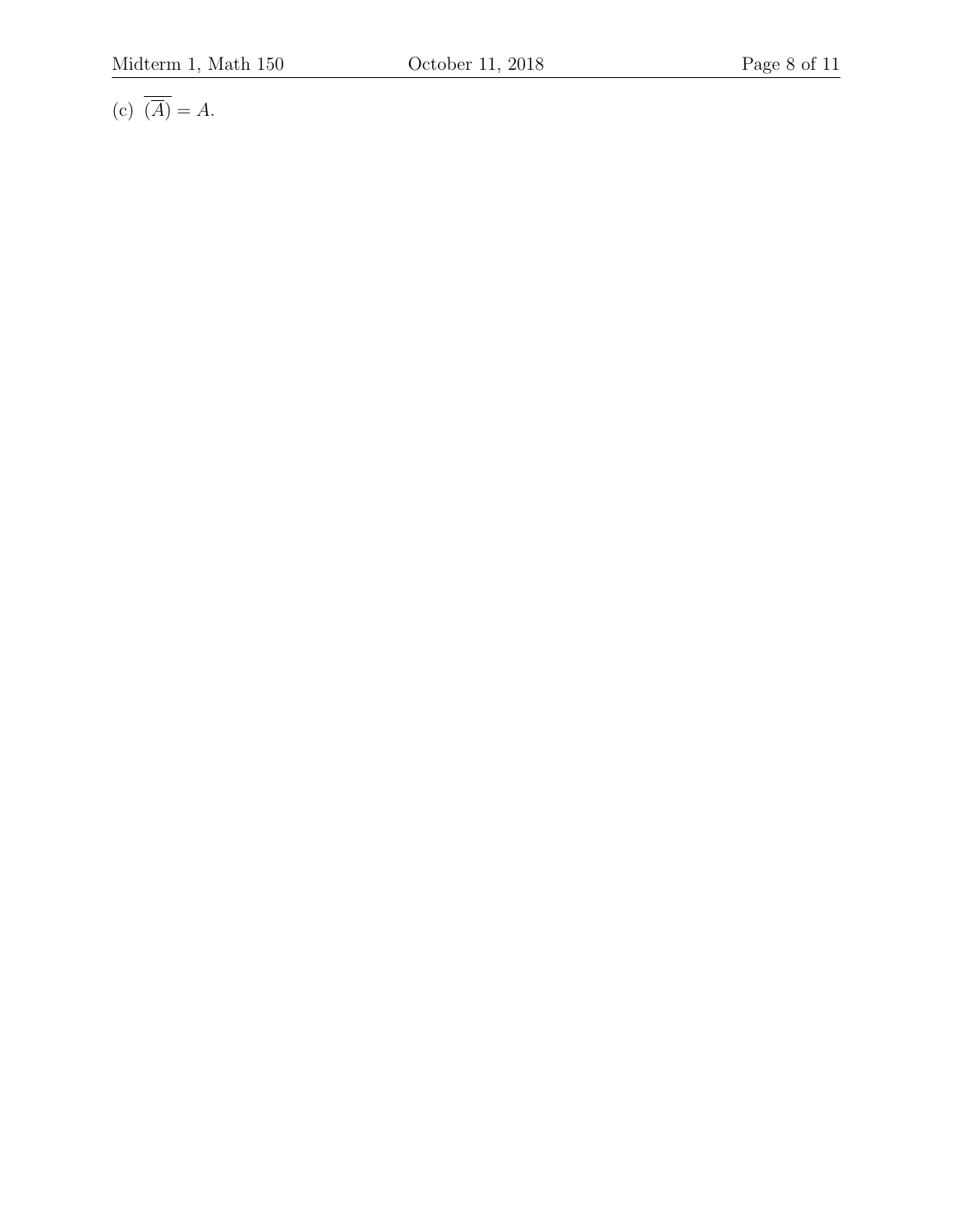(a) Use the bubble sort algorithm to order the following integers:

2, 4, 6, 5, 1, 7, 10.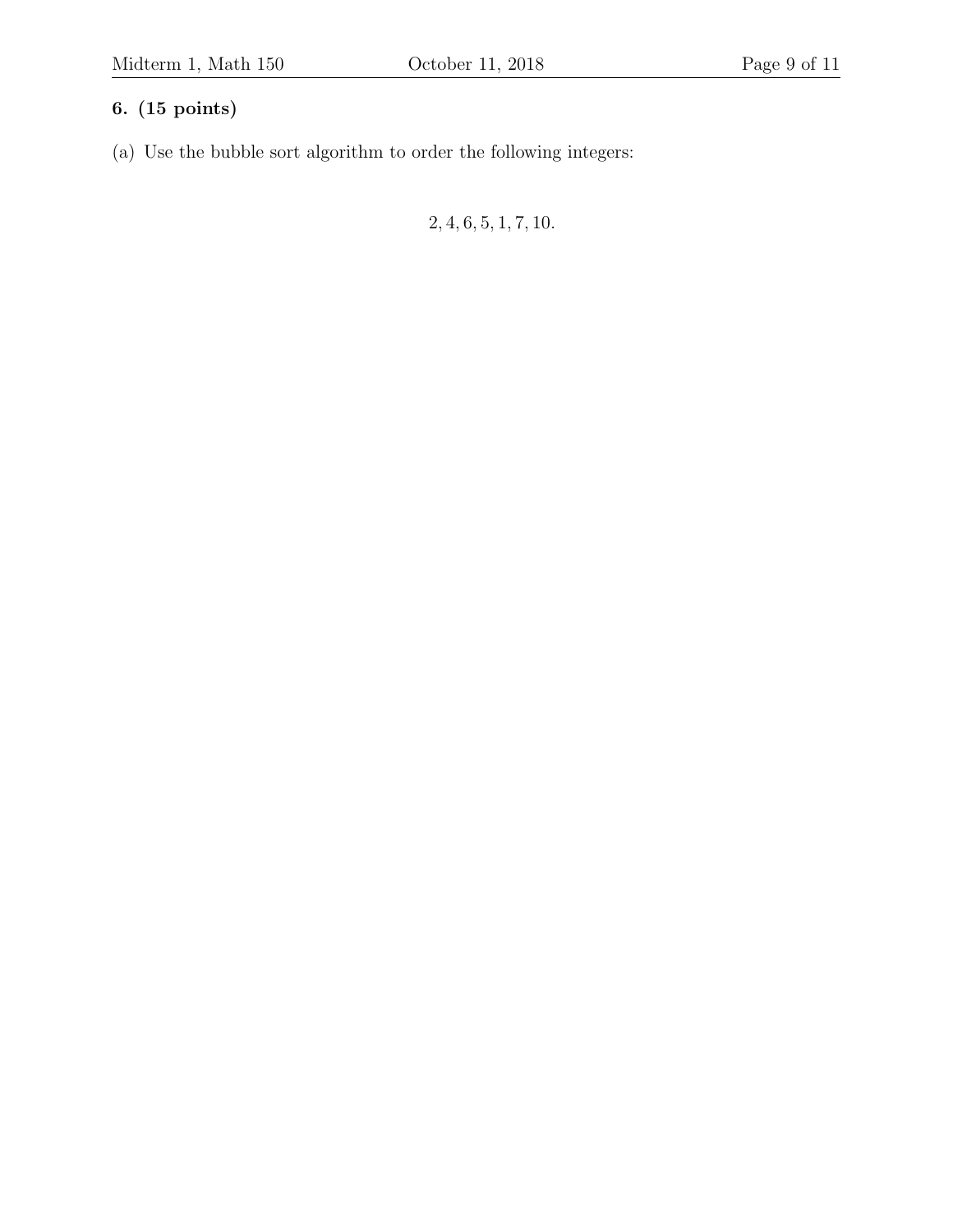(b) Use the binary search algorithm to find the number 7 in the (ordered) list you produce in part (a).